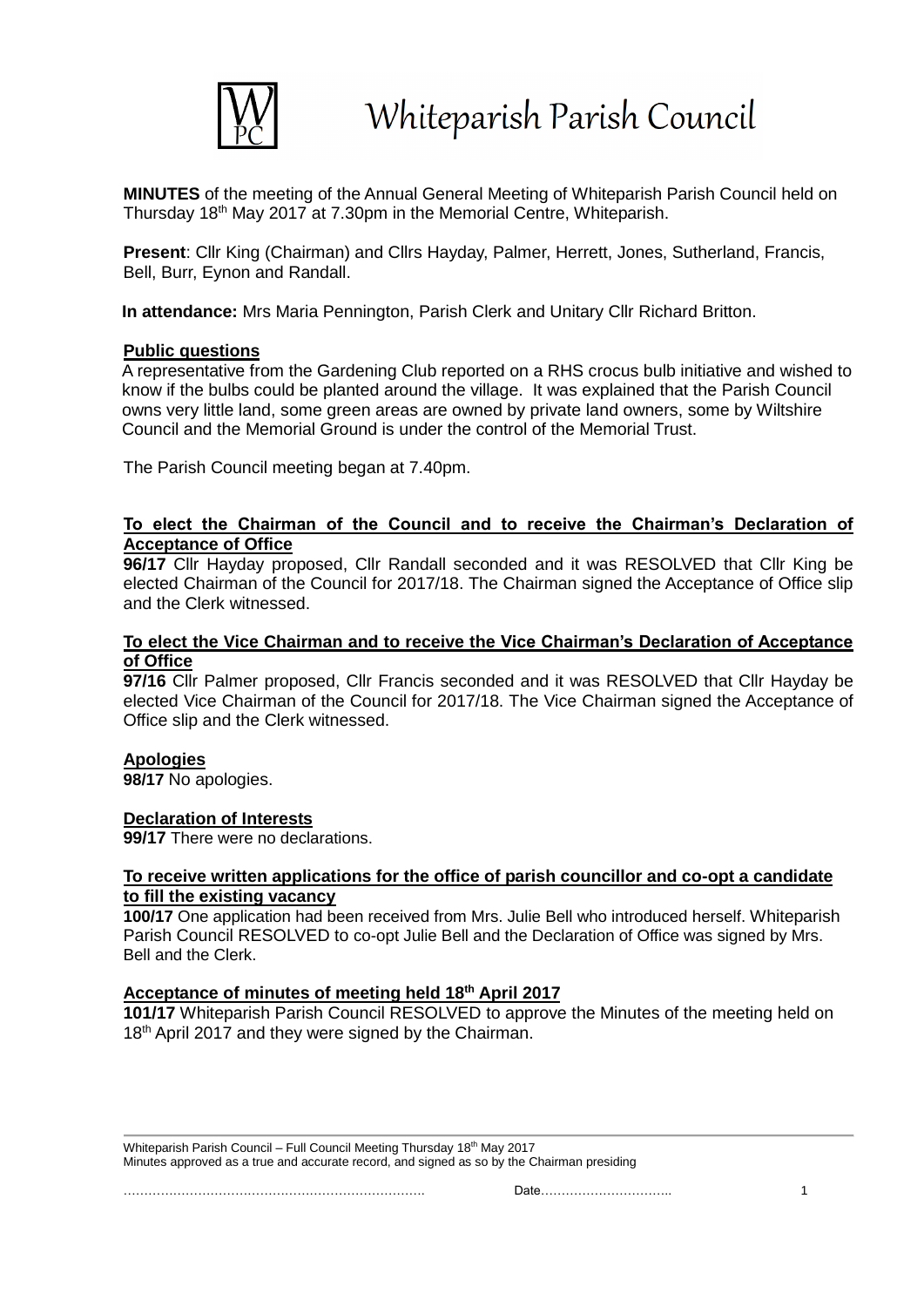## **To review and appoint representatives/committee members**

**102/17** Representatives were elected as follows:

## **Parish Council Representatives:**

- School Liaison Julie Bell
- Educational Foundation Trust Trevor King and Linda Palmer
- New Forest National Park
- Area Board
- 
- 
- 
- Community Speed Watch
- Blackwater Conservation Project
- **Conservation**
- Youth Liaison

Linda Palmer Peter Jones, Linda Palmer, John Herrett and Trevor King Highways **Neil Sutherland and Julie Bell** CATG **Peter Jones and Mike Hayday** Emergency Plan **Richard Burr and Andy Eynon** Mike Hayday Leo Randall Julie Bell Neil Sutherland

#### **Committee Members**

- 
- 
- Planning All Councillors

• Rights of Way/Commons Richard Burr, John Herrett and Andy Eynon Finance Trevor King, Linda Palmer and Hugh Francis

# **Planning update**

**103/17 16/09386/WCM Brickworth Quarry.** Cllr Randall and Britton advised this application has been approved.

**104/17 16/11152/FUL Woodpeckers** Brickworth Road. The Clerk reported this application has gone to appeal.

# **To consider a response to planning applications received:**

**105/17 17/03303/FUL Des Deria Clay Street** Whiteparish SP5 2ST Single storey side extension. Whiteparish Parish Council RESOLVED to make no comment. **106/17 New Forest NP 17/00361 Holmere House Common Road** Whiteparish SP5 2QW Tractor shed and secure store. Whiteparish Parish Council RESOLVED to accept the decision reached by the National Park Authority's Officers under their delegated powers.

# **To approve accounts for payment and to record the bank balances**

**107/17** Whiteparish Parish Council RESOLVED to approve the payments as listed in the following schedule and to record the bank balances.

| <b>PAYABLE TO</b>                          | <b>AMOUNT</b> | VAT   | <b>TOTAL</b> | <b>DETAIL</b>                                      |
|--------------------------------------------|---------------|-------|--------------|----------------------------------------------------|
| Mrs M Pennington                           | 33.60         | 0.00  |              | 33.60   Reimbursement for office administration    |
| Mrs M Pennington                           | 494.40        | 0.00  | 494.40       | I Remuneration                                     |
| Wiltshire Association of<br>Local Councils | 485.91        | 97.18 | 583.09       | Annual Subscription for WALC and NALC<br>2017/2018 |

| <b>INCOME RECEIVED</b> |                          |                                 |               |  |  |  |
|------------------------|--------------------------|---------------------------------|---------------|--|--|--|
| <b>DATE</b>            | <b>SENDER</b>            | <b>DESCRIPTION</b>              | <b>AMOUNT</b> |  |  |  |
| 21.04.17               | <b>Wiltshire Council</b> | 1 <sup>st</sup> half of precept | 14,382.1.     |  |  |  |

Community Account Balance 18.05.17 - £54,253.34

- Business Reserve 18.05.17 £24,320.80
- Conservation 18.05.17 £185.20

Whiteparish Parish Council – Full Council Meeting Thursday 18th May 2017 Minutes approved as a true and accurate record, and signed as so by the Chairman presiding

………………………………………………………………. Date………………………….. 2